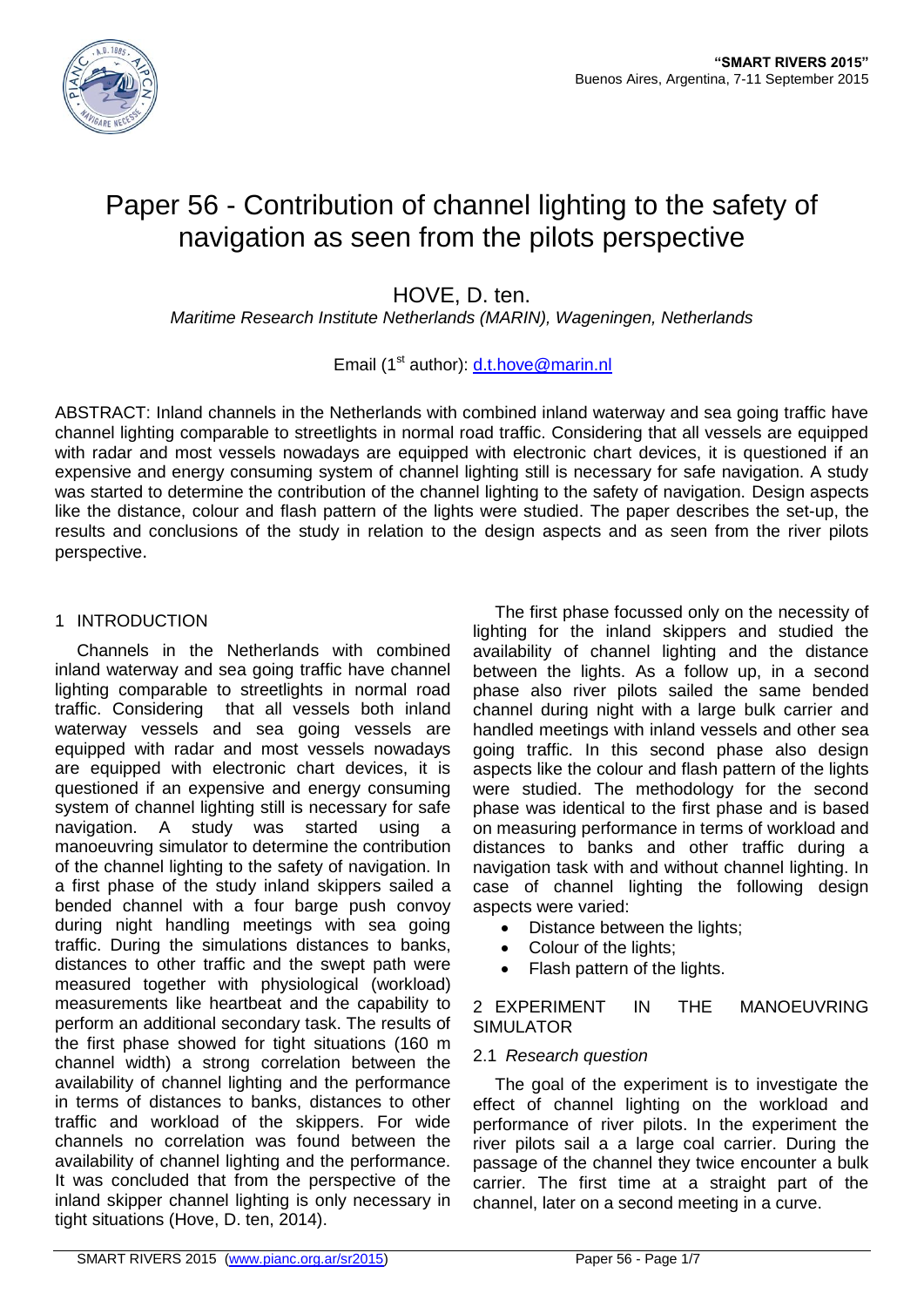

# *Fairway*

A representation of the modelled fairway is given in Figure 1. In this figure North is above. Two vessels sail a fixed southward track. The north going vessel, a coal carrier, is sailed by the participating river pilots. The run starts with a straight part. The first encounter takes place in the first stretch. The second encounter is in the curve to the left. These locations are represented with the frameworks in Figure 1. The channel is 265 m wide at the surface and 170 m wide at the bottom, at 15 m depth. The depth and cross sections are corresponding with the Noordzeekanaal in The Netherlands.



Figure 1: Representation of the fairway

# *Channel light*

Four different lighting conditions are modelled for the river pilots:

- without channel lights;
- with white channel lights every 100 meter (Figure 2);
- with white channel lights every 200 m;
- with green 8 sec. isophase (4 sec. on, 4 sec. off) lights on the left bank and red 8 sec. isophase lights on the right bank every 200 meter (Figure 3).

# *Wind*

Wind Beaufort 5 (mean wind speed 10 m/s) from a westerly direction is modelled. Wind gusts are

introduced by a Davenport wind spectrum. Wind shielding caused by the encountering bulk carriers is taken into account. During the encounter, the coal carrier sails partly in the wind shadow of the encountering bulk carriers.



Figure 2: White channel lights every 100 m



Figure 3: Red/green isophase lights every 200 m

#### *Vessels*

The main particulars of the coal carrier ars given in Table 1. The encountering bulk carriers are respectively a Capesize bulk carrier 277x42.2x13.5 m (1<sup>st</sup> encounter) and a Panamax bulk carrier 225x32.3x12 m (2<sup>nd</sup> encounter).

| Type of vessel               | <b>Coal carrier</b> |  |
|------------------------------|---------------------|--|
| Length overall (Loa) [m]     | 248                 |  |
| Beam [m]                     | 32.2                |  |
| Draft [m]                    | 8                   |  |
| Displacement [tonnes]        | 50240               |  |
| Deadweight [tonnes]          | 70000               |  |
| Power [kW]                   | 8000                |  |
| Height of bridge above water | 25                  |  |
| level [m]                    |                     |  |

Table 1: Main particulars of the coal carrier (Panamax sized)

# *Scenarios*

The coal carrier starts on the south side of the channel and sails north. The vessel speed is 8 kts.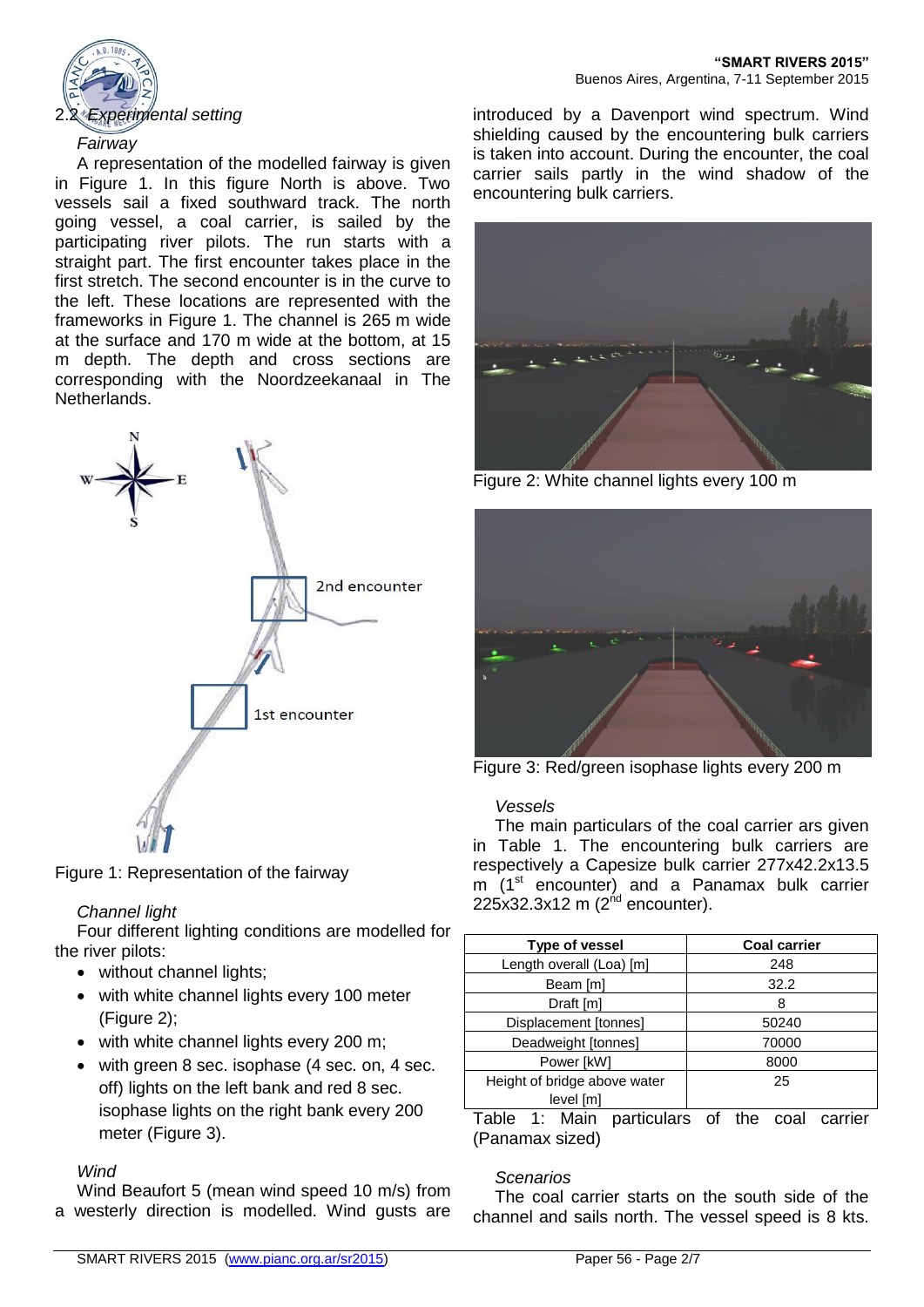

During the simulations most river pilots maintained a slightly higher vessel speed to increase the controllability of the coal carrier in crosswind. After sailing the bend, the skipper chooses its transverse position in the fairway for the first meeting with the bulk carrier. The bulk carriers sail southwards on the centreline with a cruising speed of 6 kts. With these speeds, the first meeting is in the middle of the straight section and the second meeting in the curve to the left. Variations are in the configuration of the channel lights. Table 2 lists the different scenarios

| Scenario | Channel<br>width | Channel<br>light                         | Amount of repetition<br>(candidates) |  |
|----------|------------------|------------------------------------------|--------------------------------------|--|
| F        | 265 m            | None                                     | 6 (S1, S2, S3, S4, S5, S6)           |  |
| G        | 265 m            | White.<br>every 100<br>m                 | 6 (S1, S2, S3, S4, S5, S6)           |  |
| н        | 265 m            | White.<br>every 200<br>m                 | 6 (S1, S2, S3, S4, S5, S6)           |  |
|          | 265 m            | Red/green<br>isophase,<br>every 200<br>m | 6 (S1, S2, S3, S4, S5, S6)           |  |

Table 2: List of scenarios

#### *Execution of simulations*

The simulations were executed during a three days session with six experienced river pilots. Every day two candidates started with a briefing and familiarisation run and alternately sailed one of the scenarios. Every scenario is repeated by 6 river pilots (see Table 2). To avoid any learning effect, the conditions were randomly divided over the participants.

#### 2.3 *Methodology*

To measure workload and performance in a simulator training setting, a methodology is being used that combines performance measures like distances to banks and other traffic and workload measurements with a secondary task performance (Uitterhoeve et al. 2014, Uitterhoeve et al. 2012).

#### Workload

Assuming that no single parameter could indicate workload and that reliability increases as more indicators point out the same, several parameters are obtained. For subjective effort rating the Rating Scale of Mental Effort (RSME) developed by Zijlstra (De Waard 1996) is used. This rating scale runs from 0 to 150 and contains levels from "absolutely

no effort" till more than "extreme effort". The candidate puts a mark on this scale (see Figure 4).

To measure focus on the main task, a peripheral detection task (PDT) is added. The secondary task applied in the experiment consists of reacting to a red flash light in the peripheral view of the candidate (see Figure 5). The reaction time and missed stimuli are the indicators for spare mental capacity (Martens et al.).

## **Performance**

The simulator delivers several time traces. In this experiment time traces of rudder angle, distance to the starboard border and distance to the encountering bulk carriers are taken into account. An overall interpretation of the workload and simulator data provides additional information about cause and effect.

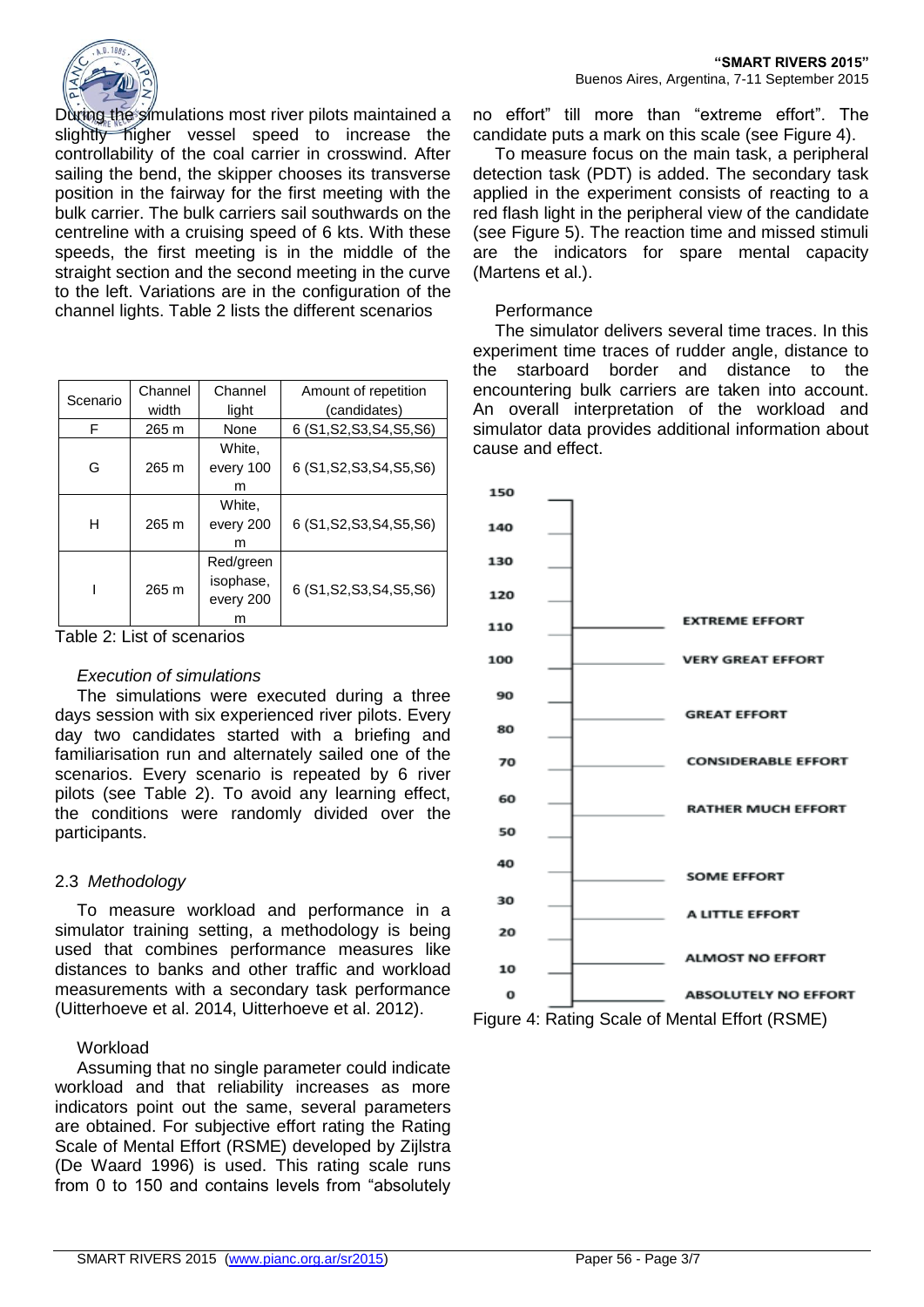



Figure 5: Candidate wears the secondary task (PDT) helmet



Figure 6: Impression of the experimental setting

# 2.4 *Procedure*

Before the start of the first run, candidates (river pilots) were briefed and prepared to the test. This comprises putting on a heartbeat belt and the PDT equipment and checking the wireless connection of both systems. The heart rate and secondary task were measured during the total run, approximately 30 minutes. The RSME score is filled in twice; first during the simulation directly after the first encounter and second directly after the run after the second encounter. The runs stopped when a stable situation after the second encounter was reached. Stable in this case means that the vessel is back on its original track and that lateral movements are minimized. This was most of the times within a few minutes after the second encounter.

# *2.5 Data analysis*

The numerical analysis is based on a comparison of the mean and the standard deviation of the

following parameters: RSME-score, reaction time PDT, missed stimuli PDT, rudder angle, the distance to the starboard shore, the swept path and the distance to the bulk carriers in three successive intervals:

- Sailing the straight section before reacting on the oncoming bulk carrier;
- The meeting with the first bulk carrier in the second half of the straight section,
- The meeting with the second bulk carrier in the second bend.

The first interval begins when the coal carrier passed the first bend and lines up for the straight section to approximately a quarter of the straight section with a total length of 600 m. The second interval begins when the distance bow to bow for the coal carrier and the first bulk carrier is 5.5L (with  $L = 248$  m, the length of the coal carrier) and ends when the sterns are at the same height. The third interval begins when the distance bow to bow for the coal carrier and the second bulk carrier is 5.5L and ends when the sterns are at the same height. In the second and third interval the coal carrier makes an evasive manoeuvre for the meeting with the first and second bulk carrier, respectively.

Data is analysed and results are discussed with regard to three topics:

- Used space: the distance to the starboard shore, the swept path and the distance to the bulk carrier;
- Controllability: the rudder angle;
- Workload: the RSME-score and the reaction time PDT.



Figure 7: Example trackplot, meeting in the second bend, scenario H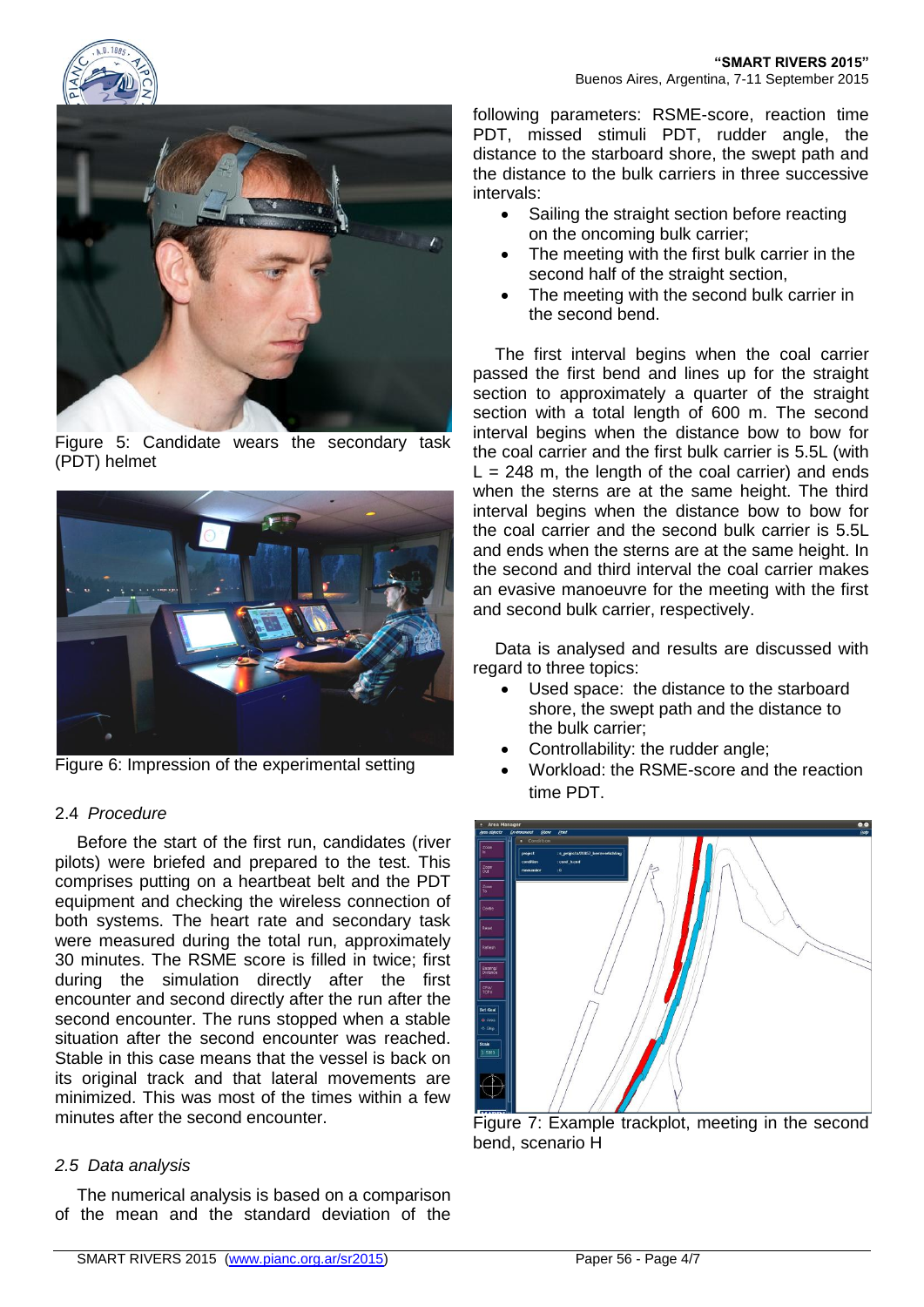

#### 3.1 *Used space*

Based on general guidelines the following minimum distances are advised for safe manoeuvring:

- smallest distance to the shore 47.5 m:
- smallest distance to the bulk carriers 32.2 m;
- maximum path width in the straight section 48.3 m;
- maximum path width in the bend 54.7 m.

|          | river<br>pilot | first meeting (straight section) |                                  |                                 |
|----------|----------------|----------------------------------|----------------------------------|---------------------------------|
| Scenario |                | maximum<br>path width            | smallest<br>distance to<br>shore | smallest<br>passing<br>distance |
|          |                | [m]                              | [m]                              | [m]                             |
| F        | average        | 43.8                             | 62.1                             | 31.3                            |
|          | 1              | 50.8                             | 68.1                             | 17.0                            |
|          | $\overline{2}$ | 42.3                             | 58.3                             | 38.5                            |
|          | 3              | 39.3                             | 60.9                             | 34.9                            |
|          | 4              | 45.8                             | 67.2                             | 26.5                            |
|          | 5              | 44.4                             | 64.3                             | 30.1                            |
|          | 6              | 40.0                             | 53.7                             | 40.8                            |
| G        | average        | 42.6                             | 63.2                             | 30.2                            |
|          | 1              | 39.2                             | 70.7                             | 28.0                            |
|          | 2              | 38.0                             | 69.5                             | 25.6                            |
|          | 3              | 39.8                             | 66.9                             | 32.9                            |
|          | 4              | 41.5                             | 68.8                             | 26.1                            |
|          | 5              | 38.9                             | 53.3                             | 41.7                            |
|          | 6              | 58.0                             | 50.2                             | 27.2                            |
| Н        | average        | 40.5                             | 62.4                             | 33.7                            |
|          | 1              | 39.9                             | 70.2                             | 28.1                            |
|          | $\overline{2}$ | 39.9                             | 75.8                             | 21.8                            |
|          | 3              | 39.3                             | 48.7                             | 47.4                            |
|          | 4              | 42.3                             | 66.5                             | 27.6                            |
|          | 5              | 38.0                             | 52.5                             | 42.9                            |
|          | 6              | 43.9                             | 60.6                             | 34.4                            |
| I        | average        | 41.9                             | 64.7                             | 30.4                            |
|          | 1              | 40.5                             | 62.5                             | 34.1                            |
|          | 2              | 37.1                             | 74.2                             | 26.3                            |
|          | 3              | 41.3                             | 64.5                             | 31.8                            |
|          | 4              | 45.0                             | 71.1                             | 23.7                            |
|          | 5              | 46.3                             | 61.3                             | 28.8                            |
|          | 6              | 41.3                             | 54.5                             | 37.8                            |

Table 3: Results for used space  $(1<sup>st</sup> meeting)$ 

Table 3 and 4 show the maximum path width, the smallest distance to the shore, and the smallest

passing distance to the bulk carriers. The results are given for each scenario and on the top line (in bold) is the average value for all river pilots and below the score for each separate river pilot. The fields that the criterion distance for safe manoeuvring is not satisfied is marked in red. The distance to the shore is marked orange if it is more than 47.5 m but less than 63.6 m.

|          | river<br>pilot          | second meeting (bend) |                                  |                                 |
|----------|-------------------------|-----------------------|----------------------------------|---------------------------------|
| Scenario |                         | maximum<br>path width | smallest<br>distance to<br>shore | smallest<br>passing<br>distance |
|          |                         | [m]                   | [m]                              | [m]                             |
| F        | average                 | 46.8                  | 62.8                             | 24.5                            |
|          | 1                       | 43.0                  | 77.3                             | 28.1                            |
|          | $\overline{2}$          | 47.7                  | 55.3                             | 28.7                            |
|          | 3                       | 44.1                  | 63.5                             | 27.7                            |
|          | $\overline{\mathbf{A}}$ | 49.3                  | 66.4                             | 15.3                            |
|          | 5                       | 51.2                  | 65.1                             | 23.2                            |
|          | 6                       | 45.4                  | 49.0                             | 23.9                            |
| G        | average                 | 49.8                  | 61.0                             | 26.7                            |
|          | 1                       | 42.8                  | 57.2                             | 22.7                            |
|          | $\overline{2}$          | 45.8                  | 62.9                             | 25.5                            |
|          | 3                       | 38.6                  | 74.0                             | 20.5                            |
|          | 4                       | 68.9                  | 61.3                             | 27.3                            |
|          | 5                       | 47.9                  | 48.6                             | 38.8                            |
|          | 6                       | 55.0                  | 62.1                             | 25.3                            |
| н        | average                 | 51.8                  | 61.5                             | 27.2                            |
|          | 1                       | 40.3                  | 78.3                             | 23.2                            |
|          | $\overline{2}$          | 45.4                  | 75.0                             | 14.8                            |
|          | 3                       | 56.4                  | 48.7                             | 26.7                            |
|          | 4                       | 68.2                  | 60.9                             | 26.1                            |
|          | 5                       | 57.3                  | 44.2                             | 39.8                            |
|          | 6                       | 43.2                  | 62.1                             | 32.6                            |
| I        | average                 | 54.0                  | 55.5                             | 24.6                            |
|          | 1                       | 41.3                  | 58.3                             | 24.6                            |
|          | $\overline{2}$          | 47.0                  | 65.6                             | 20.1                            |
|          | 3                       | 71.6                  | 45.2                             | 29.2                            |
|          | 4                       | 47.0                  | 61.4                             | 17.8                            |
|          | 5                       | 61.6                  | 49.3                             | 35.0                            |
|          | 6                       | 55.3                  | 53.3                             | 20.8                            |

Table 4: Results for used space  $(2^{nd}$  meeting)

It is clear from the tables that for all scenarios during the meeting the criterion for the smallest passing distance is exceeded. One of the reasons is that both meeting vessels stayed as close as possible to the fairway centreline and as far as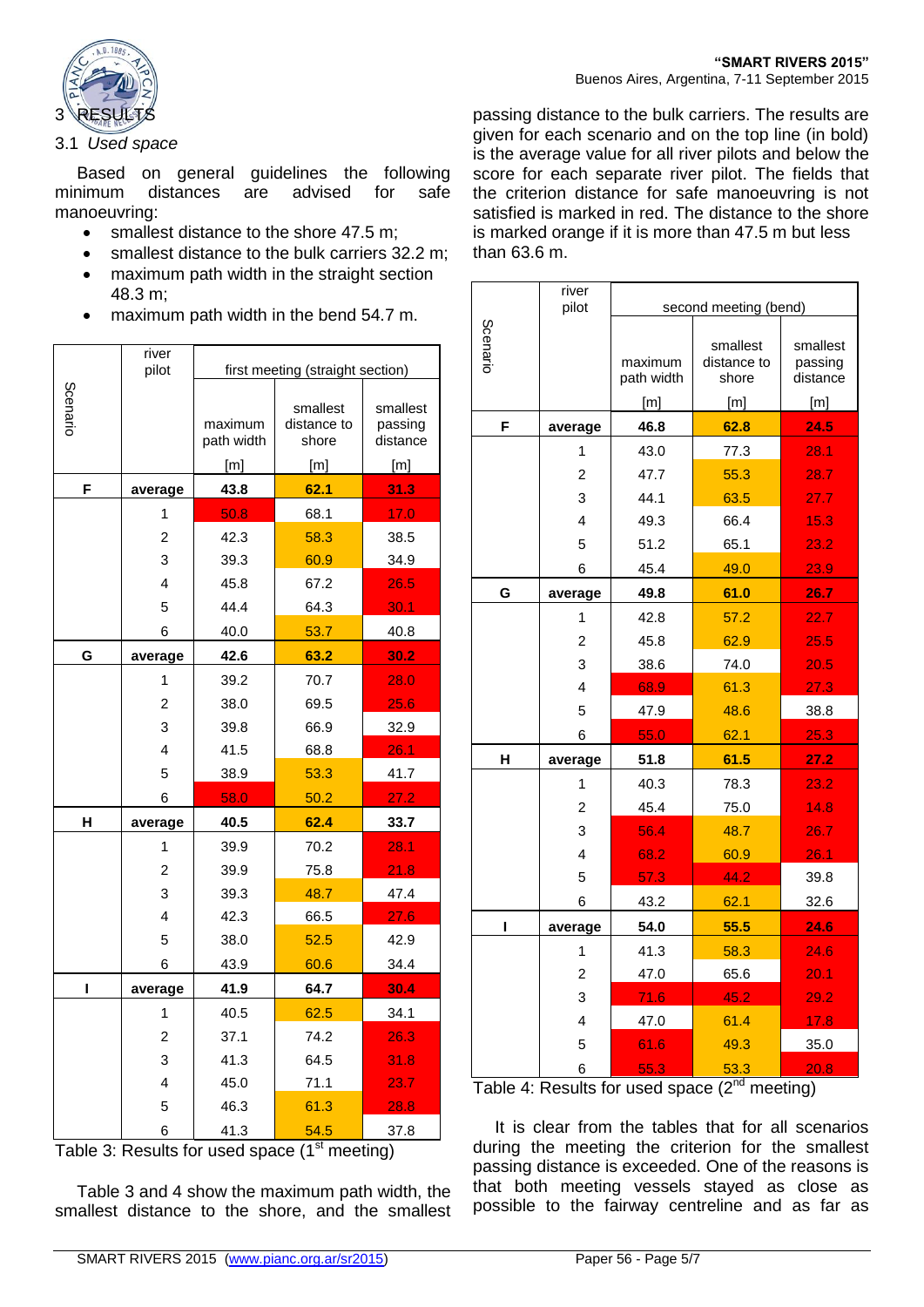

possible from the banks. The difference between the scenarios with regard to the extreme values is small. Although with the white lights (scenario G and H) the vessels stayed closer to the bank. Scenario F, without channel lighting showed in general that the river pilots stayed closer to the centreline with smaller passing distances to the other vessels. The scenario with the red/green isophase lights (scenario I) was regarded as extremely annoying and confusing. The orientation was adversely affected and the passing distance became smaller.

Lining up for the straight channel section after the bend was easier with the lights along the banks. In this case there was no difference between the white lights and the red/green isophase lights.

Finally an analysis of the standard deviation of the path width, the distance to the banks and the passing distance (Figure 8) shows a significant decrease in standard deviation for the scenarios with channel lighting (G, H and I). The orientation is much better than without lights, resulting in a better control of the position relative to the banks and the other traffic.



Figure 8: Standard deviation of the distance to the shore

# 3.2 *Controllability*

Figure 9 shows the standard deviation for the three different sections (lining up after the bend, first meeting and second meeting). The standard deviation is small indicating that the situation in all cases is easy to control. However for the straight section there is a clear trend that the standard deviation with channel lights is smaller than without channel lighting. The lighting along the bank makes it possible to detect and to react more quickly and efficiently to deviations in the rate of turn. The response of the radar alone is too slow for this. The effect was already evident in the distribution of the distance to the banks (Figure 8).

**"SMART RIVERS 2015"** Buenos Aires, Argentina, 7-11 September 2015



Figure 9: Standard deviation of the rudder angle [deg]

## *3.3 Mental workload*

Figures 10 and 11 show the RSME score and the average response time in the secondary task. Together they reflect the total load of the task. The values for the RSME-score are in the range from 16 (almost no effort) to 85 (high effort). It is clear that the encounter in the bend is experienced as more difficult than the meeting in the straight section. Ranking the scenarios by the RSME score from high (much effort) to low (less effort) then the order is: F (no lights), I (red/green isophase lights every 200 m), H (white lights every 200 m), G (white lights every 100 m) with only small differences between G and H. This is consistent with the ranking the river pilots indicated in the debriefing.





Presence of white lights along the banks results in a significant reduction in response times and the number of misses which means that navigation with white lights along the bank requires much less concentration. Remarkably, the reaction times with red/green illumination are highest. They are for the straight channel section even higher than in the situation without lights and for the meetings similar